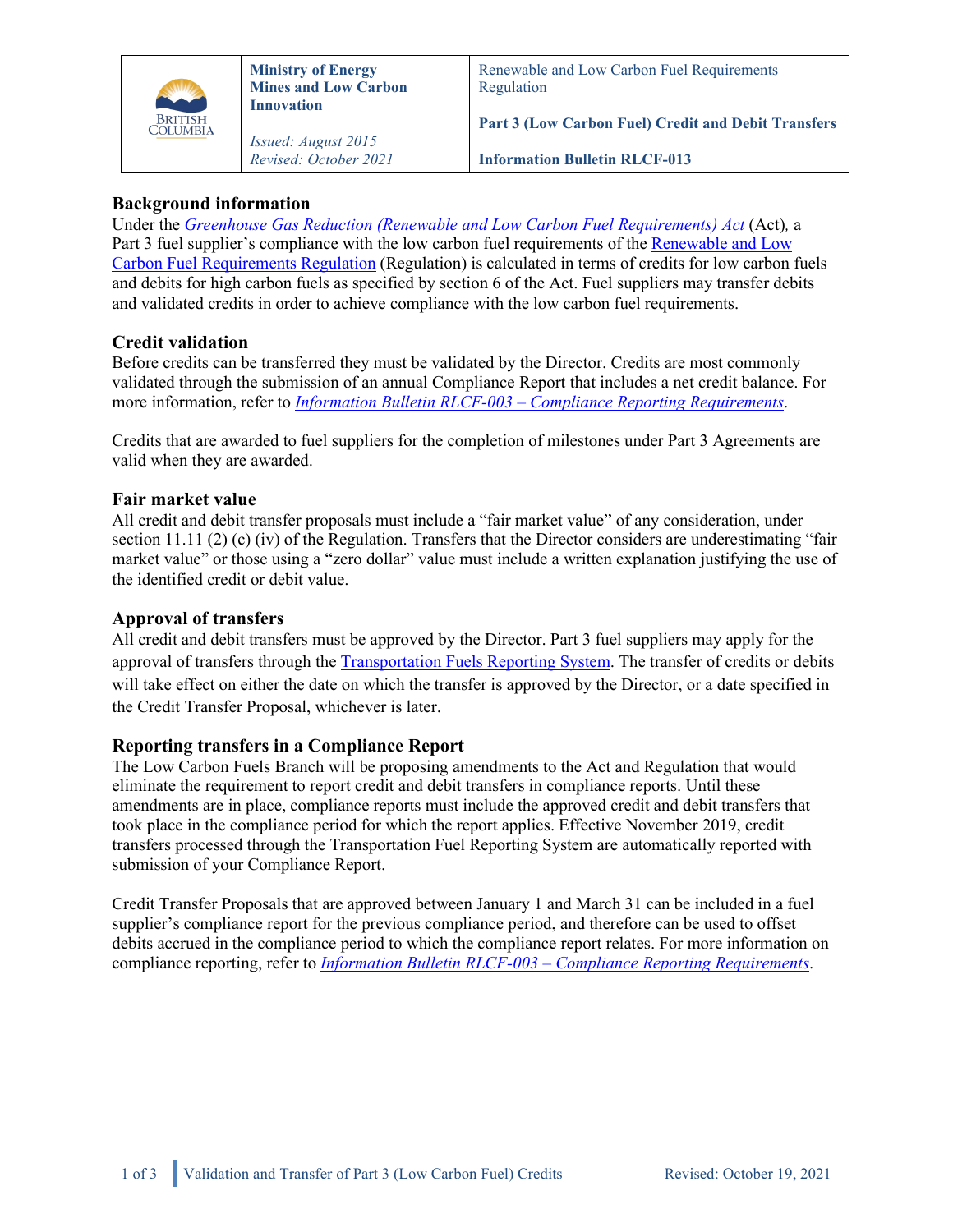

# **Recognized Part 3 Fuel Suppliers**

The following table lists the Part 3 fuel suppliers that have been recognized by the Ministry. Contact information is provided with the permission of the organization. The information provided is for convenience only and is accurate at the time of publication. It is recommended that each organization interested in credit transfers confirm with their trading partner their current status as a Part 3 Fuel Supplier.

| <b>Organization Name</b>             | <b>Contact for Credit Transactions</b> |                                      |              |
|--------------------------------------|----------------------------------------|--------------------------------------|--------------|
|                                      | <b>Name</b>                            | Email                                | <b>Phone</b> |
| 4-Less Disposal Inc.                 | Mark Grist                             | mark.grist(at)brightsidesolutions.ca | 604-314-1990 |
| AFD Petroleum Ltd                    | Adrian Treleaven                       | atreleaven(at)afdpetroleum.com       | 587-338-1975 |
| Arbios Biotech                       | Ben Goodier                            | ben.goodier(at)ARBIOSBIOTECH.COM     | 604-661-5358 |
| <b>BC</b> Hydro                      | John Duffy                             | john.duffy(at)bchydro.com            | 604-699-7209 |
| <b>BC</b> Transit                    | Geoff Huber                            | geoff huber(at)bctransit.com         | 250-385-2551 |
| British Columbia Ferry Services Inc. |                                        |                                      |              |
| Burden Propane Inc.                  | Mark Grist                             | mark.grist(at)brightsidesolutions.ca | 604-314-1990 |
| Canadian Linen and Uniform Supply    | Mark Grist                             | mark.grist(at)brightsidesolutions.ca | 604-314-1990 |
| Central Okanagan Public Schools      | Harold Schock                          | harold.schock(at)sd23.bc.ca          | 250-860-8888 |
| City of Nanaimo                      |                                        |                                      |              |
| City of New Westminster              | Leya Behra                             | lbehra(at)newwestcity.ca             | 604-636-3545 |
| City of Surrey                       |                                        |                                      |              |
| City of Vancouver                    | Matt Horne                             | matt.horne(at)vancouver.ca           | 604-673-8331 |
| City of Victoria                     | Mark Grist                             | mark.grist(at)brightsidesolutions.ca | 604-314-1990 |
| Clean Energy Fueling Services Corp.  | Mark Grist                             | mark.grist(at)brightsidesolutions.ca | 604-314-1990 |
| Coldstar Solutions Inc.              | Mark Grist                             | mark.grist(at)brightsidesolutions.ca | 604-314-1990 |
| Consolidated Biofuels Ltd.           | Dale Moyles                            | dmoyles(at)consolidatedbiofuels.net  | 604-946-7626 |
| Cowichan Bio-Diesel Co-operative     | <b>Brian Roberts</b>                   | brian(at)cowichanbiodiesel.org       | 250-597-1491 |
| Dolphin Delivery Ltd.                | Mark Grist                             | mark.grist(at)brightsidesolutions.ca | 604-314-1990 |
| Elbow River Marketing Ltd.           | Randy Richard                          | randy(at)elbowriver.com              | 403-710-5909 |
| Emterra Environmental                | <b>Uday Kapure</b>                     | uday.kapure(at)emterra.ca            |              |
| Ergo Eco Solutions Inc.              |                                        |                                      |              |
| Euro Asia Transload Inc.             | Mark Grist                             | mark.grist(at)brightsidesolutions.ca | 604-314-1990 |
| Federated Co-Operatives Ltd.         | Gurpreet Bhatia                        | gurpreet.bhatia(at)fcl.crs           | 306-719-4586 |
| Ferus Natural Gas Fuels Inc.         | <b>Christy Dangas</b>                  | regulatory(at)ferus.com              |              |
| FortisBC Energy Inc.                 | Deacon Tong                            | deacon.tong(at)fortisbc.com          | 604-592-7823 |
| GFL Environmental Inc.               | Matthew McAra                          | mmcara(at)gflenv.com                 |              |
| HEG Holdings Corp.                   | Jessica Verhagen                       | jessica(at)hydra-energy.ca           | 778-378-8715 |